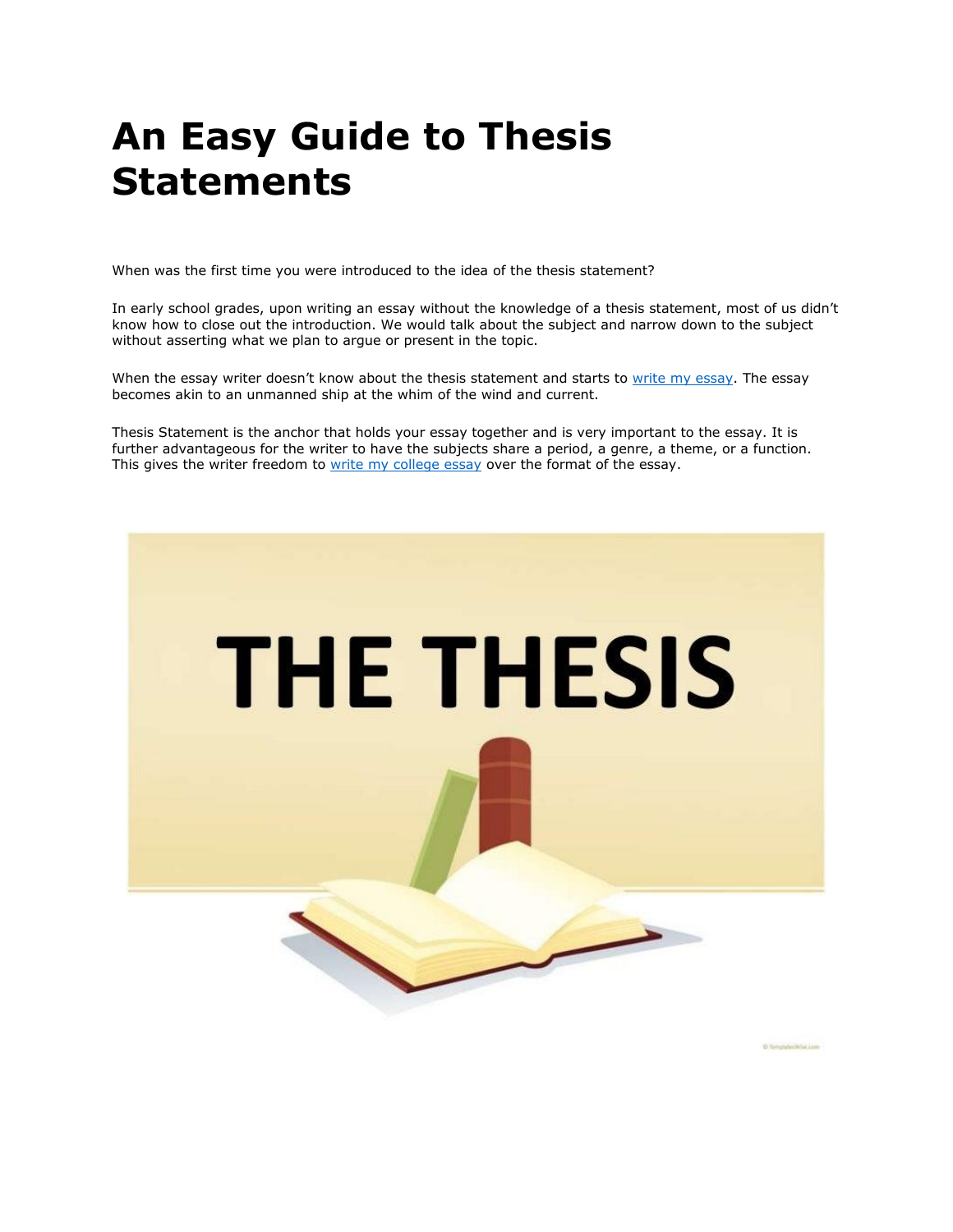# **What is a Thesis Statement?**

A thesis statement states your topic and how you are going to approach the subject. Consider the elements such as the analysis, ideas, opinions, and insights that you are going to employ.

The purpose of academic essays is for you to demonstrate your unique analytical and critical skills. The reader wants to hear novel insights while your instructor wants to see that you have demonstrated sound thinking skills in your essay.

It is the thesis statement through which you introduce the claim that you will support through your essay. It will also demonstrate your sound analytical skills.

## **Parts of a Thesis Statement**

Depending upon the complexity of the thesis statement, it can be divided into a two-part statement or a three-part statement.

## **Two-part Thesis Statement**

- Topic: the main subject of the essay.
- Controlling Idea: The angle or the main idea that shapes the main subject.

For example:

"(1) Passive smoking can (2) leads to lasting effects on a person's health both short and long term."

### **Three-part Thesis Statement**

- Topic: the main subject of your essay.
- Your resolve: What your main idea is or what you plan to demonstrate through your essay
- Blueprint: The arguments and analysis that you will use to defend or resolve.

For example:

"The catalyst for (1) The Civil War, fought between the Union and the Confederates, was the issue of slavery; however, (2) there were many other important factors such as (3) economic and cultural elements that contributed to it."

### **Things to Avoid**

Broad Statements